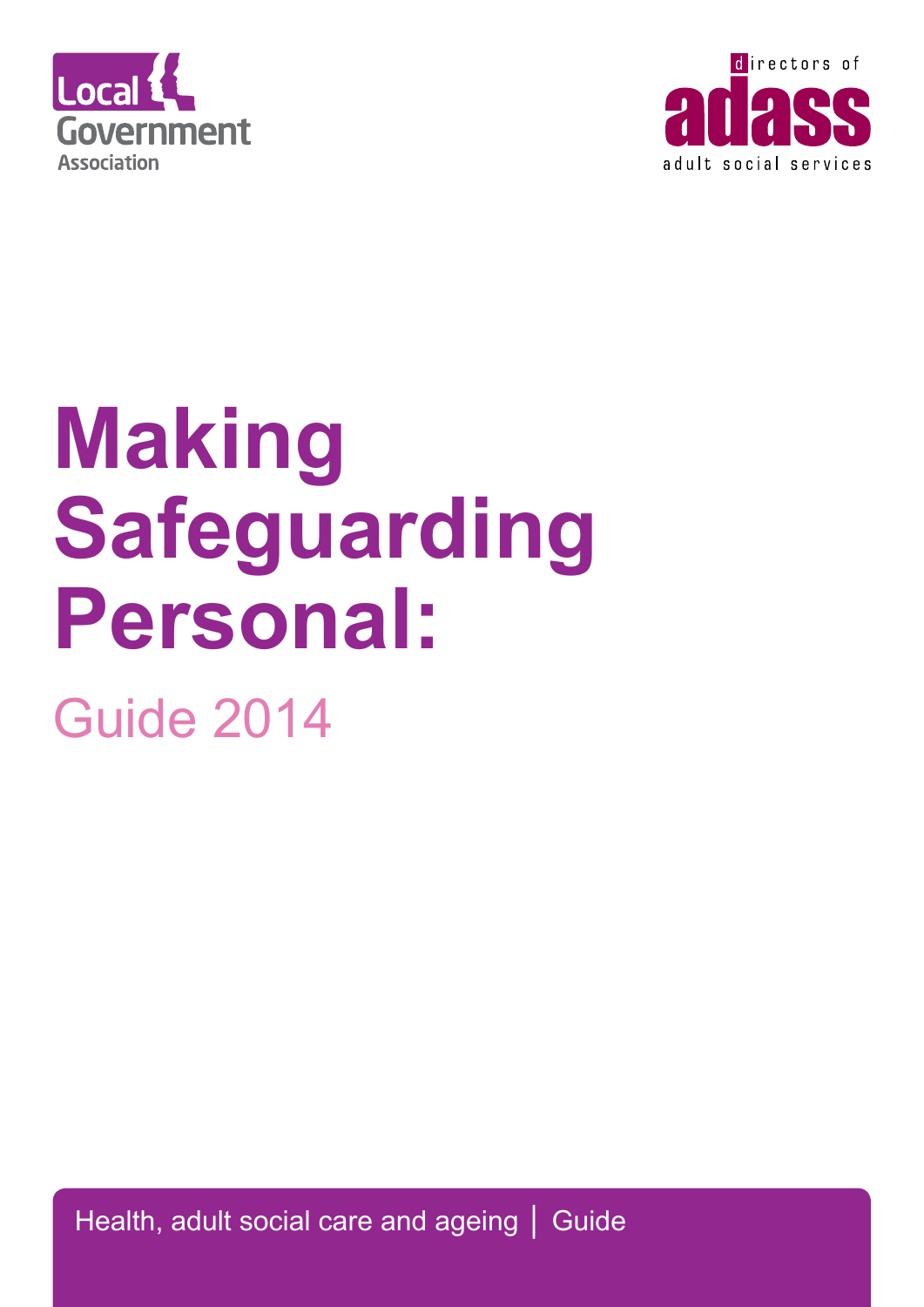Authors:

Jane Lawson Sue Lewis Cathie Williams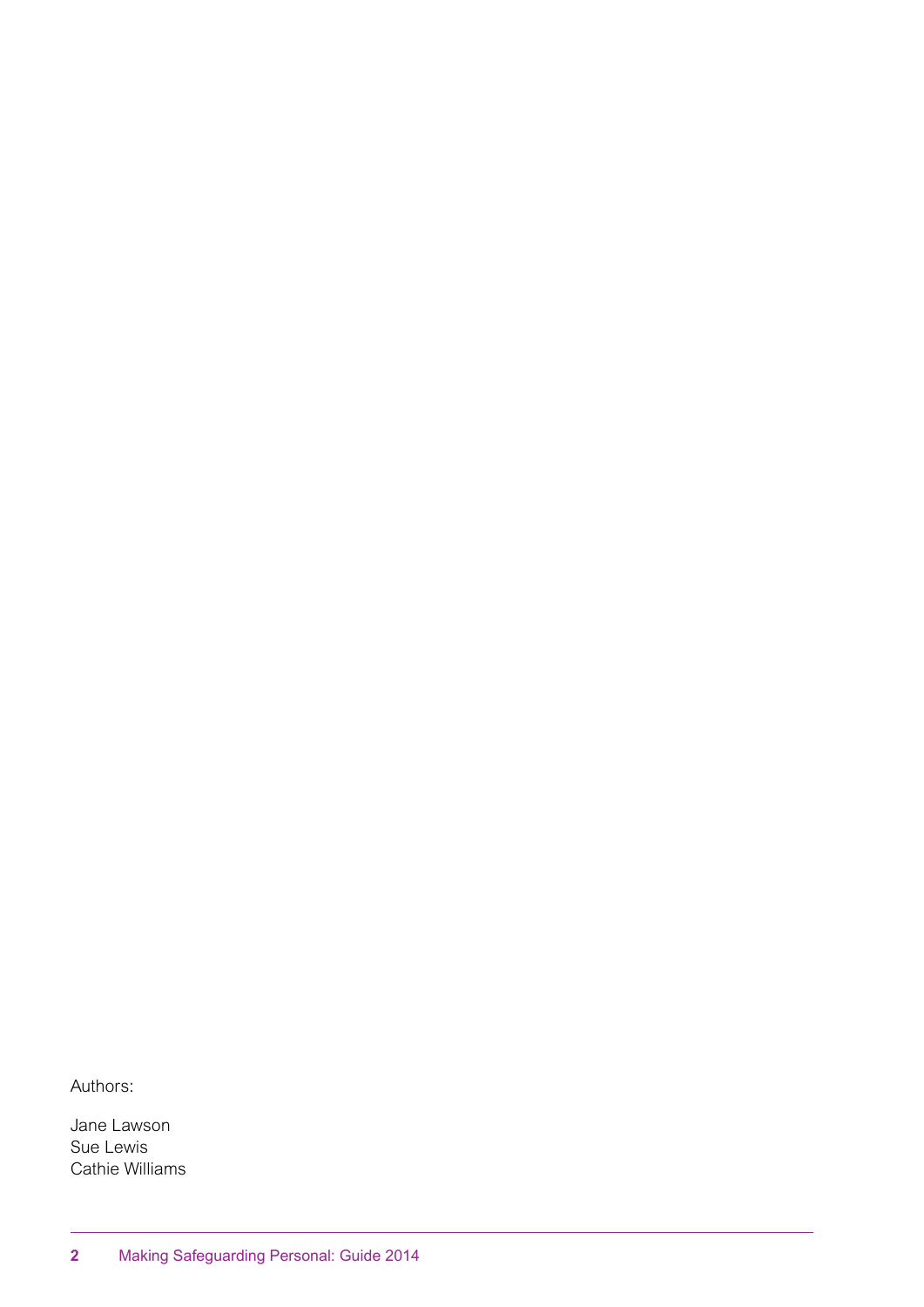## **Making Safeguarding Personal Guide**

## Introduction and context

This guide is intended to support councils and their partners to develop outcomes-focused, person-centred safeguarding practice. It was originally drafted to support the 53 councils who signed up to Making Safeguarding Personal (MSP) in 2013/14. It has been updated based on their experience. It gives some guidance about how to embark upon and take forward Making Safeguarding Personal in your council if your local area is interested in the approach.

The Making Safeguarding Personal work for 2013/14 has five components:

Making Safeguarding Personal 2014: Guide Making Safeguarding Personal : Summary of findings Making Safeguarding Personal 2013/14: Report of findings Making Safeguarding Personal 2013/14: Case Studies Making Safeguarding Personal 2013/14: Selection of tools used by participating councils

Alongside this, you will find it helpful to refer to 'Making Safeguarding Personal: A Toolkit for Responses' (2010); and to 'Making Safeguarding Personal', the report of the work done in 2012/13. These and other documents and tools are available on the Adult Safeguarding Community of Practice on the Knowledge Hub, and listed in the References section of the report of findings, along with other helpful resources.

Councils that engaged in MSP 2013/14 found that the following actions supported putting this approach into practice:

- 1. Clarify purpose with the Safeguarding Adults Board (SAB), with partners and key managers and gain their support and commitment.
- 2. Clarify the approach and scope and how the impact will be evaluated (using the impact tool).
- 3. Engage with key social workers who could act as champions.
- 4. Develop supportive, reflective supervision and learning opportunities for social workers.
- 5. Develop and encourage the use of a range of knowledge and skills (including: core practice skills, knowledge in relation to the legal framework, negotiating skills).
- 6. Review how and in what circumstances advocacy is made available.
- 7. Re-design policies and procedures to make them person centred.
- 8. Develop materials to support practitioners and the people they are working with.
- 9. Develop, brief on and implement new approaches that support and involve people in resolving their circumstances.
- 10. Develop an appropriate range of recording mechanisms.
- 11. Link MSP into wider personalisation, engagement and prevention initiatives and strategies.
- 12. Gain commitment from partner organisations to making the cultural and organisational changes that are required.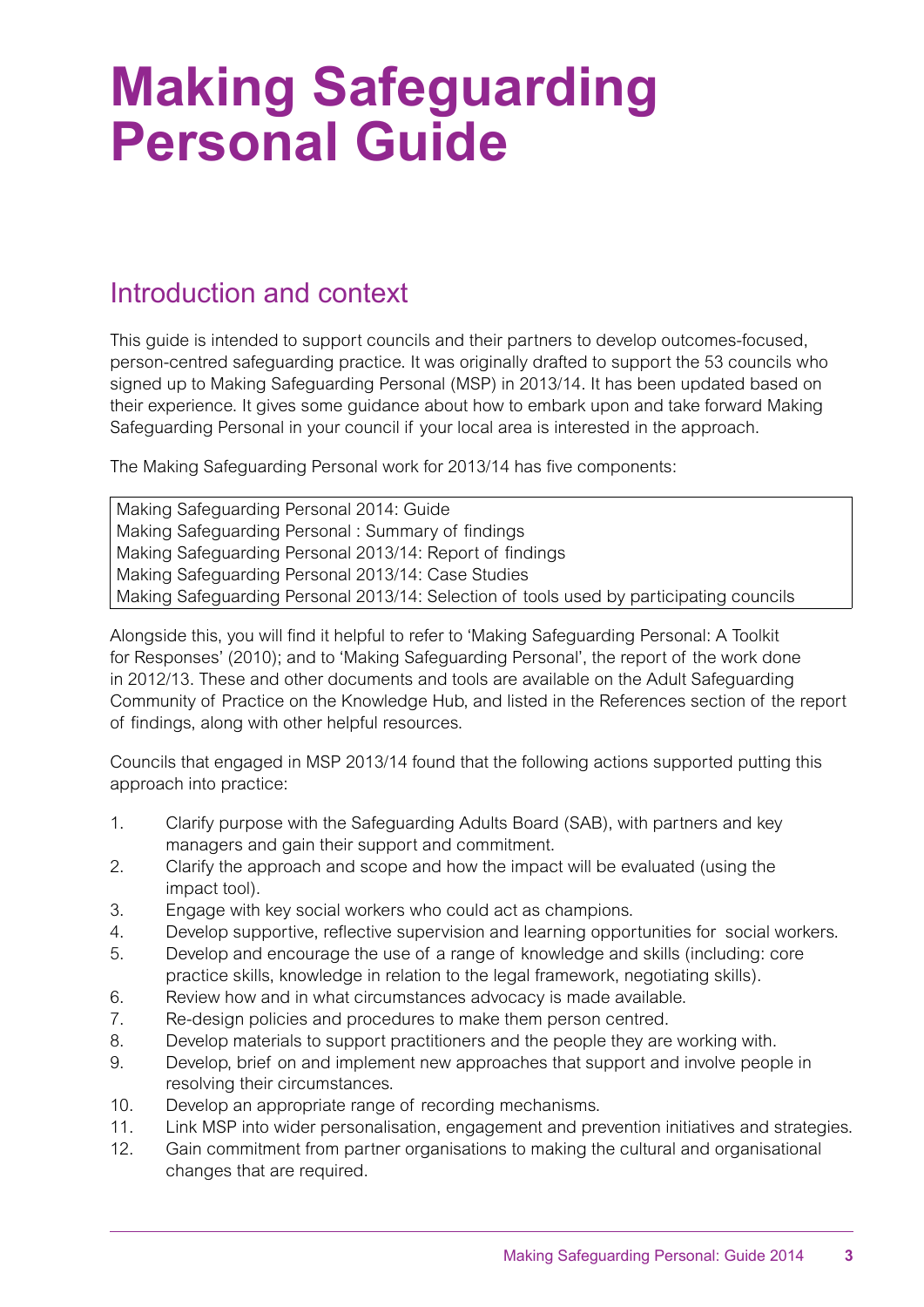## 1. Background to MSP

'Unless people's lives are improved, then all the safeguarding work, systems, procedures and partnerships are purposeless. Currently Directors and Safeguarding Adults Boards are faced with a plethora of input/output data but no way of telling from it if they really are making any impact. Directors must have a means of knowing what works and **how they are making a difference to people**'

> Safeguarding Adults: Advice and Guidance to Directors of Adult Social Services' ADASS; LGA, (March 2013)

Making Safeguarding Personal is a shift in culture and practice in response to what we now know about what makes safeguarding more or less effective from the perspective of the person being safeguarded. It is about having conversations with people about how we might respond in safeguarding situations in a way that enhances involvement, choice and control as well as improving quality of life, wellbeing and safety. It is about seeing people as experts in their own lives and working alongside them. It is about collecting information about the extent to which this shift has a positive impact on people's lives. It is a shift from a process supported by conversations to a series of conversations supported by a process.

We have found, through peer challenges and other work that without a person centred approach:

- Whilst they appreciate the work of individual staff, people tend to feel driven through a process in safeguarding. At best they are involved rather than in control, at worst they are lucky if they are kept informed about what professionals are doing.
- Some people want access to some form of justice or resolution, such as through criminal or civil law, or restorative justice, or through knowing that some form of disciplinary or other action has been taken. They may feel disappointed or let down if this does not happen.
- Some people have no wish for any formal proceedings to be pursued and may be distressed when this happens without their knowledge or agreement.
- What we have monitored as outputs have tended to centre on such things as decisions about whether abuse was substantiated or not and what was done as a result: often additional services or monitoring.
- Whilst most people do want to be safer, other things may be as, or more, important: maintaining relationships is an obvious one. We know from a national prevalence study that; "Where people have been subjected to financial abuse… respondents commonly viewed the financial loss to be less significant than the emotional and psychological impacts. For example, respondents could suffer low self-esteem and blame themselves for having 'let' themselves be taken advantage of."UK Study of Abuse and Neglect of Older People: Qualitative Findings', August 2007.

These themes echo the messages in the report of the DH consultation exercise in 2009 in respect of the 'No Secrets' guidance. Here people who used safeguarding services said that they wanted to be listened to and to make choices and not to be treated like children. Their experience of how it felt throughout safeguarding intervention was as important as the end outcomes.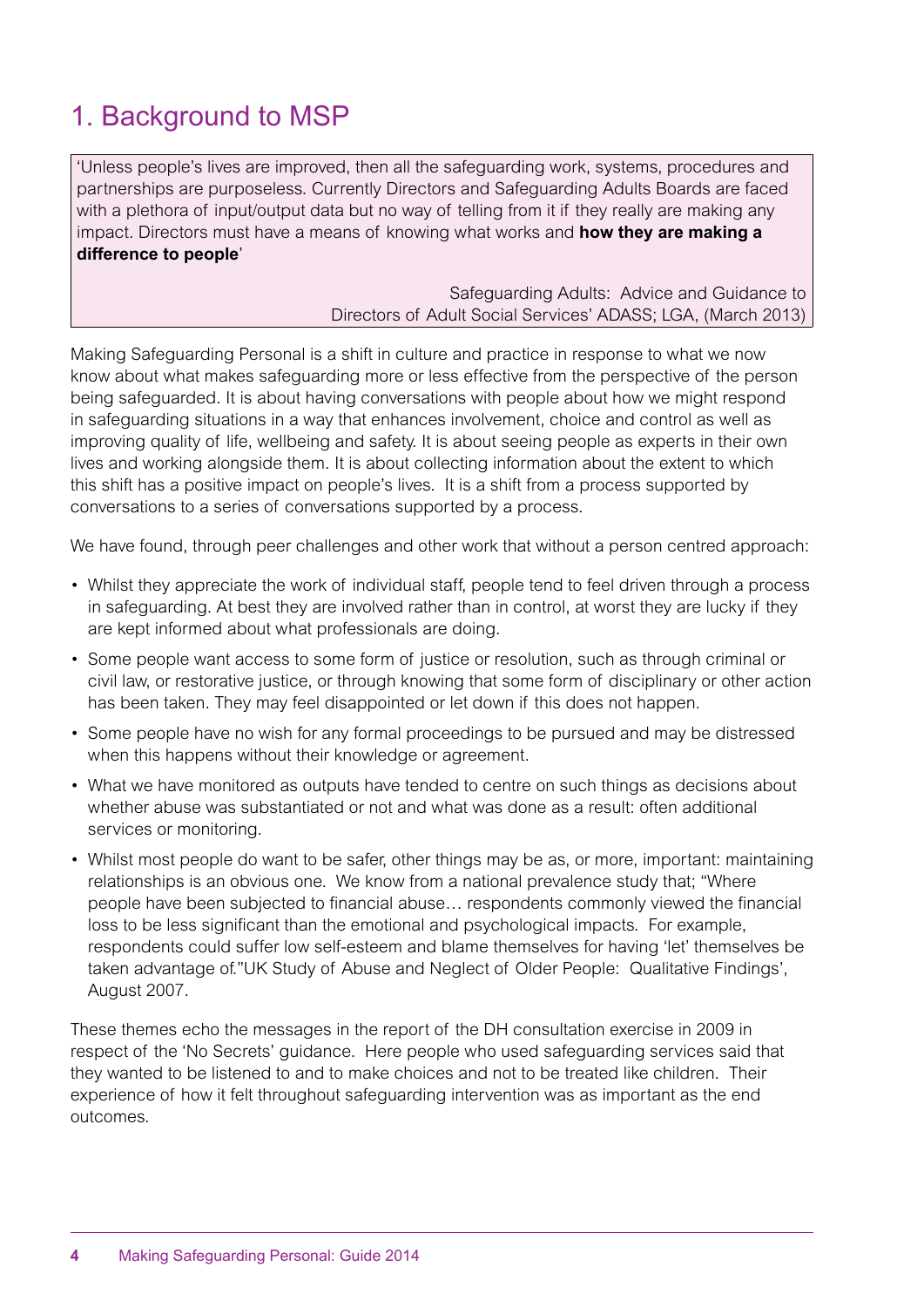Safeguarding must respect the autonomy and independence of individuals as well as their right to family life. In the context of the Human Rights Act, Article 8, Lord Justice Munby, speaking about people who are vulnerable or incapacitated, states:

'The fundamental point is that public authority decision-making must engage appropriately and meaningfully both with P and with P's partner, relatives and carers. The State's obligations under Article 8 are not merely substantive; they are also procedural. Those affected must be allowed to participate effectively in the decision making process. It is simply unacceptable – and an actionable breach of Article 8 – for adult social care to decide, without reference to P and her carers, what is to be done and then merely to tell them – to "share" with them – the decision.'

What Price Dignity? Keynote address by Lord Justice Munby to the LGA Community Care Conference: Protecting Liberties (14 July 2010)

## 2. Approach and scope

There is more than one level of improvement work. MSP aims to facilitate a shift in emphasis in safeguarding from undertaking a process to a commitment to improving outcomes alongside people experiencing abuse or neglect. The key focus is on developing a real understanding of what people wish to achieve, agreeing, negotiating and recording their desired outcomes, working out with them (and their representatives or advocates if they lack capacity) how best those outcomes might be realised and then seeing, at the end, the extent to which desired outcomes have been realised.

MSP reflects the sector outcomes measure for safeguarding adults. This is:

- the number and percentage of people referred for services who define the outcomes they want (or outcomes that are defined through Best Interest Assessments or with representatives or advocates if people lack capacity)
- the number and percentage of people whose expressed outcomes are fully or partly met.

MSP also continues to explore how to support and empower people at risk of harm to resolve the circumstances that put them at risk. It aims to encourage practice that puts the person more in control and generates a more person centred set of responses and outcomes. In this way the outcomes focus is integral to practice and the recording of practice in turn generates information about outcomes. This information needs to be capable of being aggregated for Safeguarding Adults Boards (SABs).

Three possible levels of approach for councils who want to implement MSP are set out below.

**For councils who wish to develop the 'sector outcomes measure for safeguarding'** which entails developing person centred, outcomes-focused practice. This can include:

- enhanced social work practice to ensure that people have an opportunity to discuss the outcomes they want at the start of safeguarding activity
- follow-up discussions with people at the end of safeguarding activity to see to what extent their desired outcomes have been met
- recording the results in a way that can be used to inform practice and provide aggregated outcomes information for Boards.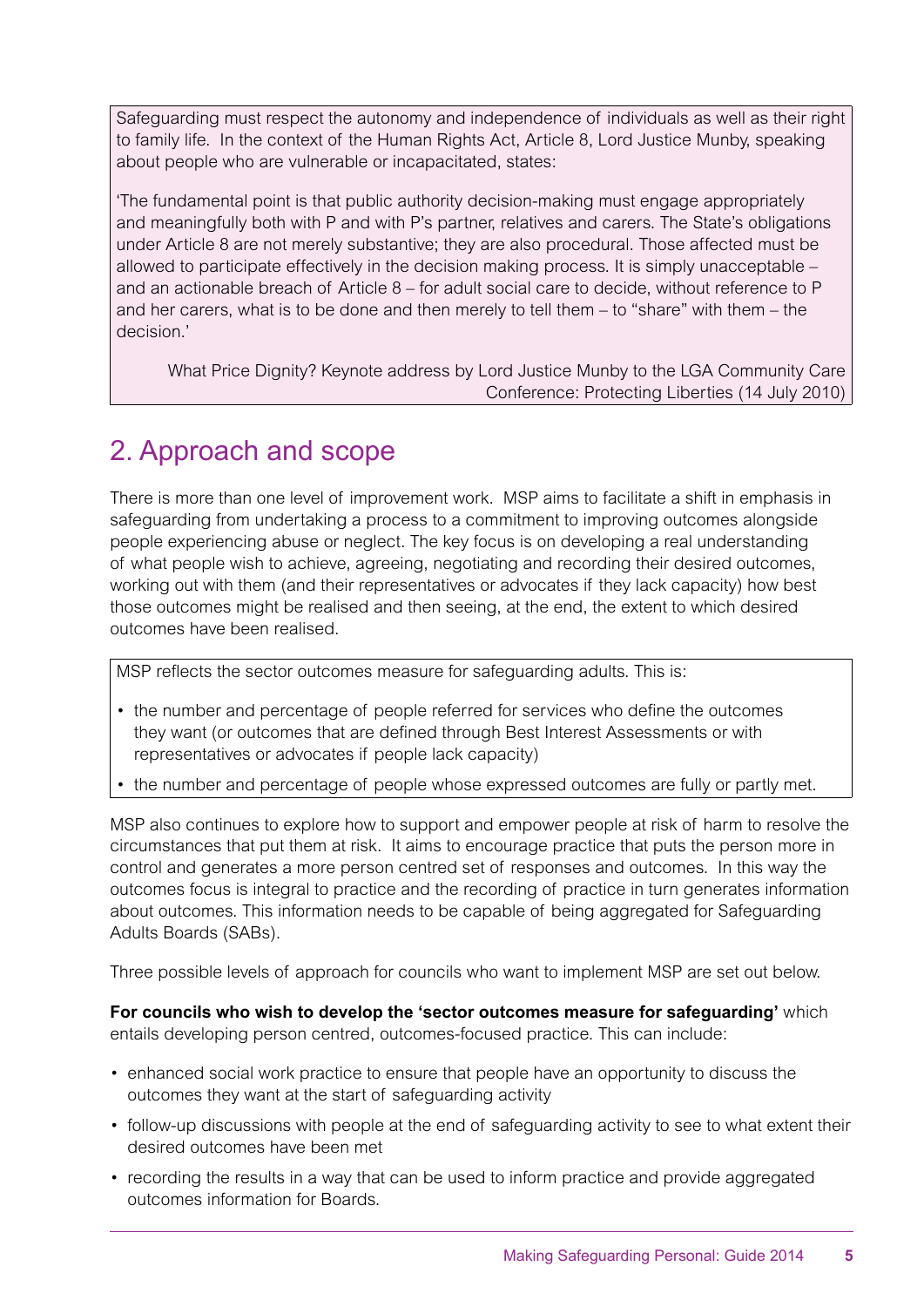**Those councils who consider themselves to be either achieving**, or well on the way to achieving **the three points above** may wish to develop social work and other responses to enhance this, including enabling responses that reduce risk of or recurrence of abuse and neglect. Alternatively councils who have already developed one or more responses (from the MSP toolkit (2010) or elsewhere) may wish to integrate this work in the context of discussing, recording and aggregating information about outcomes.

Work at this level will therefore involve consolidating the actions above, and enhancing this by developing one or more safeguarding responses to support the understanding and realisation of outcomes people want/need. This will be by helping people to say what they want, and utilising good person centred practice from the outset in trying to achieve the resolution that people want, including introducing different ways to enable resolution.

#### **A third approach is for councils who wish to work on both 1 and 2 above, and in addition, find themselves a partner in a university or other research organisation**, who will undertake more formal evaluation of the work.

There are three main areas to consider in planning and undertaking this development:

- • **Service delivery:** Do your services or procedures need to be more focussed on **engagement with people?** Are there discussions with people about the outcomes that they want embedded in key processes at the beginning, middle and end of the process so that your service and procedures drive engagement with people?
- **Staff development:** How will you brief and support staff? How will you address workforce development issues required to ensure your staff are skilled and competent in having difficult conversations with individuals at risk of harm or abuse. Are your staff equipped to work with families and networks to negotiate outcomes and seek resolution? Do they have skills, knowledge and permission to use the full range of legal and social work interventions needed?
- Information systems How will you capture whether outcomes have been identified and then realised? How will you ensure that you are developing the means to measure whether the outcomes people want are realised, so that practitioners, teams and the board know how effective they are?

You need to think about making the initial project manageable as well as having a plan to sustain and develop it afterwards.

#### **In deciding which level you want to start at in your project you may want to consider some or all of the following:**

- The quality and effectiveness of communication with people. How you will work with them and how they can participate in exploring the options and making decisions.
- The skills that staff need to facilitate conversations with people to find out what they want to achieve and, from their perspective, how best to go about this. Engaging with best interests decision making in this context to achieve this where a person lacks capacity perhaps through advocates/best interests assessors.
- How far your approach to helping people consider risk in their lives is both positive and person centred.
- How to bring into play other more specific ways of working such as those set out in the Making Safeguarding Personal toolkit, for responses (2010).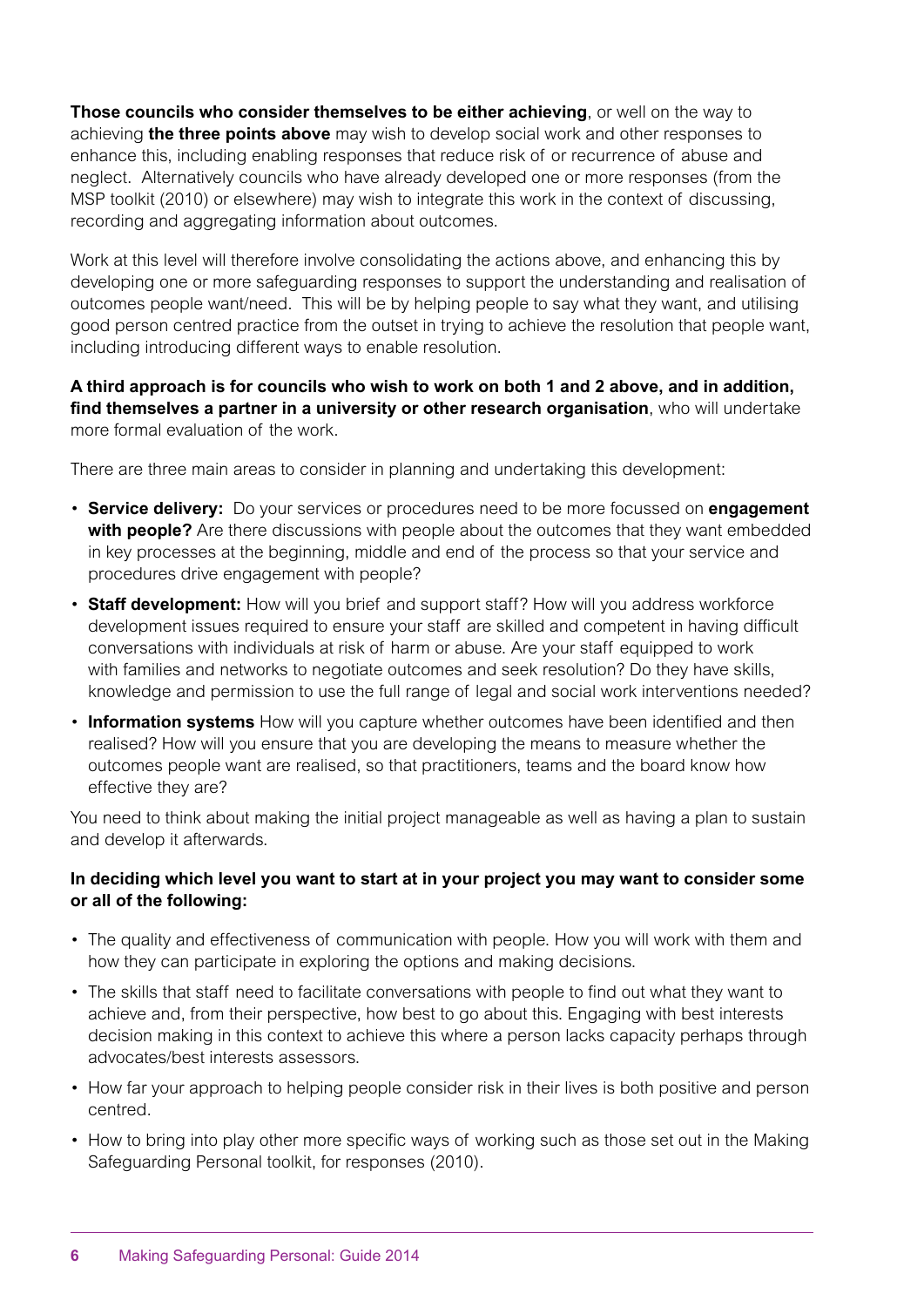- Recording and evaluating peoples experience of safeguarding.
- Setting up systems/approaches to collecting and collating a range of information (capable of being used by the Safeguarding Adults Board).
- Through this, monitoring and evidencing improvement in safeguarding adults.

The 'Making Safeguarding Personal 2013/14' Report of Findings reflects a range of focus and depth in the way councils approached this. Three areas of development were a feature in making the shift to person centred and outcomes focussed safeguarding:

- making sure that people being safeguarded were much better informed about what safeguarding is, the process that would be followed and how they might be involved in deciding what outcomes they wanted
- making sure that people were involved in and able to influence the process that was followed
- enabling people to have more control in how safeguarding happened and to decide on the process that would work best for them

Each of the above requires different skills, tools, quality assurance and other mechanisms to make them work. Councils will need to consider their approach to this. They will also need to consider the extent of change that they will need to make in order to effect MSP based on current practice.

#### **Is MSP about a measure or an approach?**

Adopting MSP does facilitate the development of quantitative and qualitative measures that enable practitioners, teams and Safeguarding Adults Boards to start to see how effective they are. However it is fundamentally about a change of focus and practice away from putting people through a process and towards engaging with them to identify and realise the outcomes they want. It is about using the process to support a conversation or series of conversations, and about adapting the process to most effectively improve those conversations and outcomes.

This is not simply about the indicator as a measure. The purpose of the work is to bring about more person-centred responses, which can be beneficial in and of themselves to people in safeguarding circumstances. It is about exploring with them (and/or their representatives, advocates or Best Interest Assessors) the options that they have and what they want to do about their situation. This includes asking them what they want by way of outcomes at the beginning and throughout safeguarding interventions, negotiating around those outcomes and then, at the end, to ask the extent to which those outcomes have been achieved.

Councils that ask people what outcomes they want at the beginning, find that this can change in the middle as people become more confident, have greater insight into their situation and their expectations change.

We don't expect, even in perfect circumstances, that the outcomes people want will be realised 100 per cent of the time. In many instances people want more than one outcome; outcomes can be difficult to reconcile with each other; people develop in their understanding of the situation and the level of risk; negotiation of the different perspectives on outcomes means that initial expressed outcomes change. There are often good reasons why outcomes may be only partially met. This is why the sector outcomes measure was slightly adjusted with the experience of the project.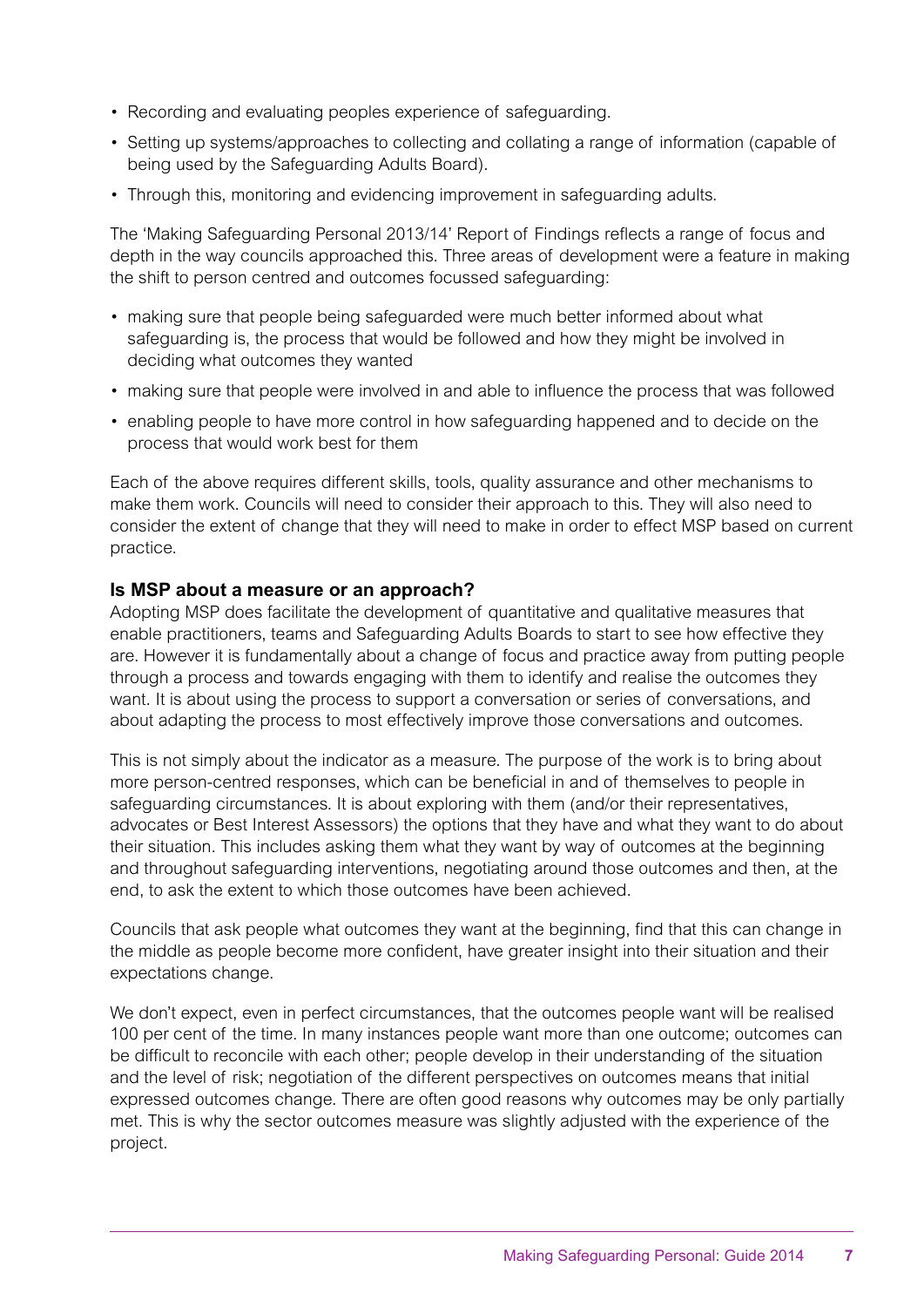#### **How does this fit with the NHS Information Centre pilot outcome indicator?**

This MSP work broadens and complements work on the new proposed measure for Safeguarding Adults for the Adult Social Care Outcomes Framework (ASCOF). This proposed measure is currently under consultation and being piloted. The introduction of this measure in the ASCOF will depend on the outcome of the Information Centre pilot. It is anticipated that the NHS Information Centre pilot and this MSP project will be complementary. They are not one and the same.

'Most of what informs how effective practice currently is is based on data that is collected for national purposes. Most of that data relates to quantity and to outputs. We think we need to change our range of measures to include outcomes and quality as well as quantitative measures. We recognise that one of the fundamental complexities of safeguarding adults work is that people generally want more than one outcome and that these are frequently not easily reconcilable. In many instances these relate to both wanting to be safe and wanting to be engaged in/ maintain relationships. A focus just on being or feeling safe is not enough'.

Adult Safeguarding: Standards and Performance Summary: July 2012, LGA/ADASS (Cathie Williams, Adi Cooper, Sarah Norman)

A number of councils have undertaken retrospective interviews with people to ascertain their views of safeguarding at the end of the process, and have gathered useful qualitative information as a result. However, by that stage it is too late to affect practice for that individual in their specific circumstances. **We have therefore learned that this retrospective approach is not sufficient on its own.** It does not support the shift in culture and practice that we envisage. In engaging in MSP 2013/14 some councils have evidenced this in their data.

#### **Where will we start and how will we ascertain the impact we are having?**

You will need to think about timing, where and with whom you will start this way of working. We suggest you consider piloting this with all safeguarding referrals that you receive in a 3 month period and then review how you are progressing. However you may decide to limit this to referrals within perhaps a particular geographical area or with a particular sector. If you start with this approach we suggest that you set a target of 20-30 cases (depending on the size of your council area) and then review, which should give you sufficient range and spread to make the project productive and worthwhile.

This guide includes an impact tool in the appendix, which you can use to plan and evaluate this work. You may also wish to consider whether to engage with a university or other body to undertake an independent evaluation.

## 3. Engage with practitioners

This section includes information to support staff engagement.

Councils that participated in MSP 2013/14 found that engaging with key social work practitioners and adopting champions was key to success. The majority were enthusiastic about the opportunity to use their social work skills rather than just manage a process. The purpose of this work is to enable staff to use their skills, knowledge and judgement to work with people to Make Safeguarding Personal and to improve and capture outcomes with them, rather than to feel they are only there to follow a process. The suggested staff briefing note in the appendix of this Guide, can be used as a basis to support you in this.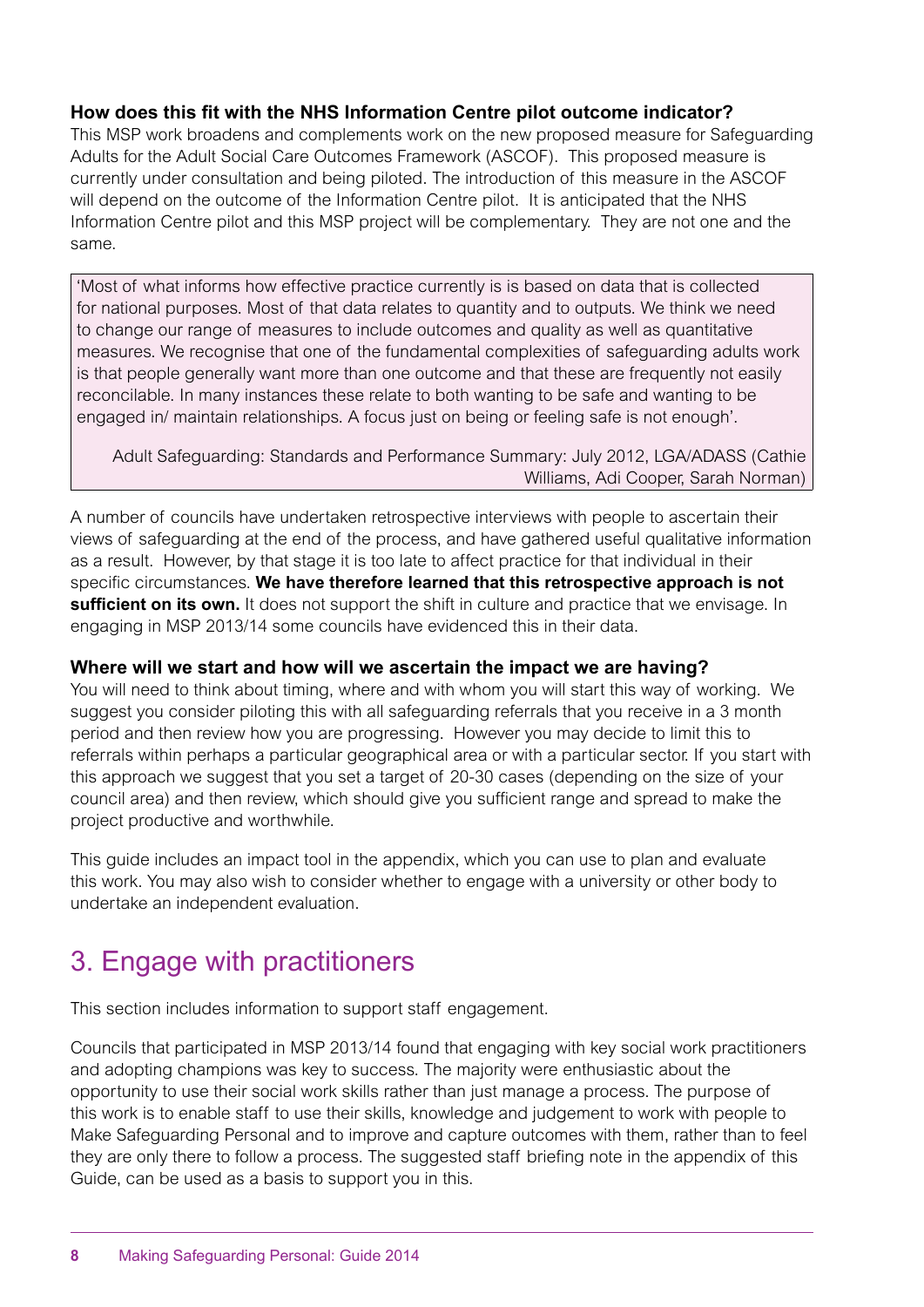## 4. Develop supportive, reflective supervision and learning and development opportunities

Whilst the majority of social workers who were involved in MSP in 2013/14 were wholeheartedly enthusiastic about the approach, some were less confident about their ability to engage with people, with their families or representatives or with others. It is important to recognise this and to ensure that staff are enabled to be competent in working with families and networks and have the skills, knowledge and permission to use the full range of legal and social work interventions. Some councils looked at barriers to working in an outcomes focussed way and have put in place actions to address these.

MSP councils found that supervision and opportunities to reflect on practice were key to enhancing skills and confidence.

Some councils may need to focus on improving and enhancing core practice to ensure that people have an opportunity to discuss the outcomes they want. This might require refresher training in aspects of working in a more person centred / outcomes-focused way. There are a range of case studies available in the Case Studies report, to support development work.

## 5. Developing knowledge and skills

MSP is about talking through with people the options they have and what they want to do about their situation. It is a shift in emphasis from process to the significance of conversations with people about what would improve their quality of life as well as their safety. This emphasis in practice and in recording will facilitate capturing of evidence rather than the capturing of evidence being an "add on". There needs to be collection of information from a potential range of sources so that this shift in culture/practice can be evidenced. This is just one aspect of the MSP project.

#### **What do we mean by outcomes?**

The focus is on both how people experience safeguarding services and the difference that it makes (through outcomes and through experience of the process).

We want to find out:

- What do people want our involvement to achieve how can we help to make a difference?
- How can we help them to express what they want through social work?
- How can we work out what people who lack capacity would want through engaging with them, and with their representatives, Independent Mental Capacity Advocates or Best Interests Assessment?
- How can we develop/ support practice that does this effectively?
- How do people experience the support they receive?
- What is best practice in terms of working with people to achieve effective outcomes?

We are concerned that outcomes should be defined by the person concerned. They should be about how support has been experienced and influenced change by and for them as well as more tangible outcomes.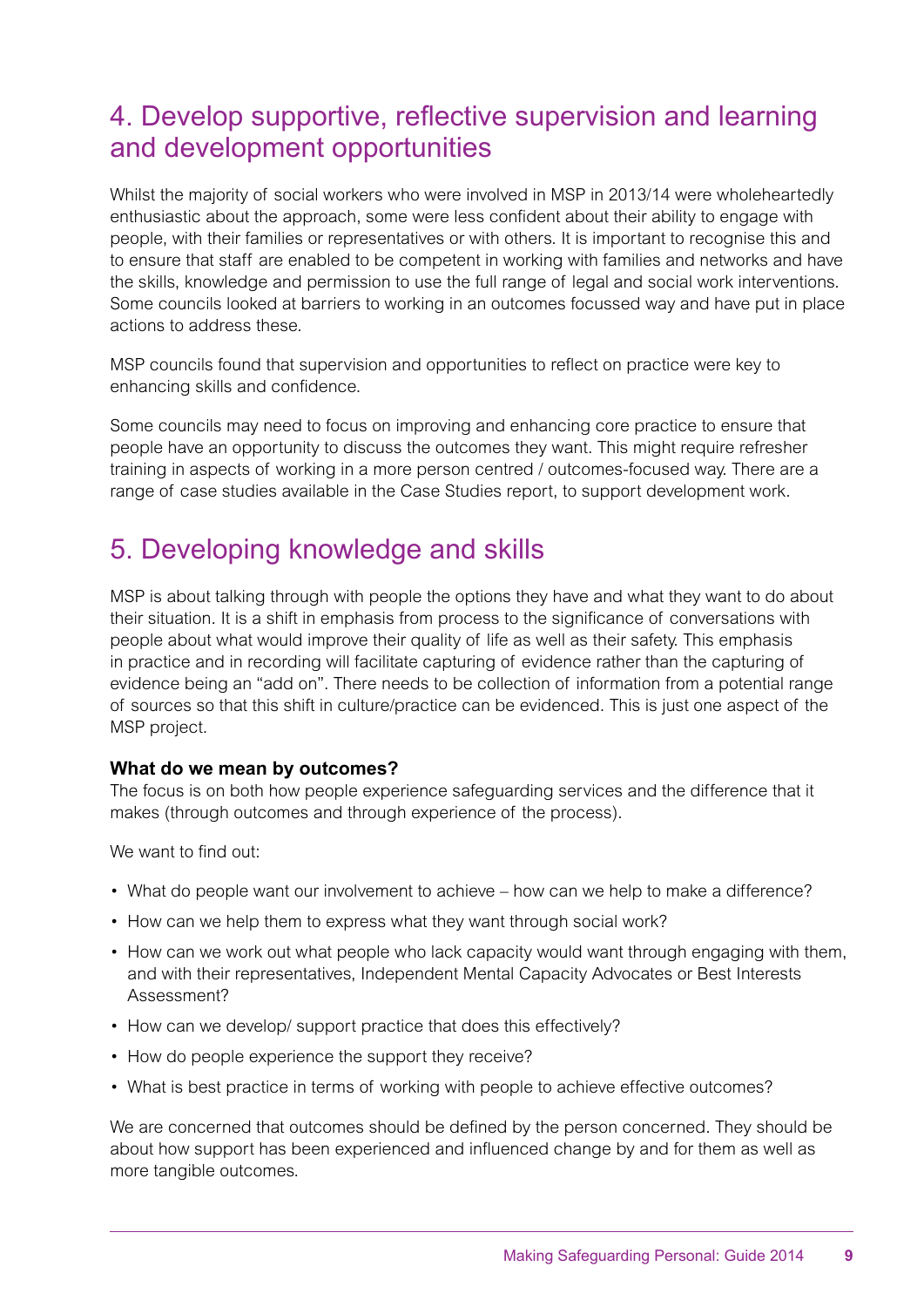Examples of the kind of outcomes that people might want are:

- to be and to feel safer
- to maintain a key relationship
- to get new friends
- to have help to recover
- to have access to justice or an apology, or to know that disciplinary or other action has been taken
- to know that this won't happen to anyone else
- to maintain control over the situation
- to be involved in making decisions
- to have exercised choice
- to be able to protect self in the future
- to know where to get help.

This is not an exhaustive list.

The following are not outcomes in the sense that we mean it:

- harm or abuse is substantiated/ unsubstantiated
- the person is receiving increased monitoring or care.

Those are conclusions or service responses.

#### **Will people want realistic outcomes?**

The experience of councils working with MSP in 2013/14 is that by and large people do express a desire for realistic outcomes. Where longer discussions were needed, this tended to be because, for example:

- Someone wanted more than one outcome and realised that achieving both was likely to be difficult. In some circumstances the outcomes were mutually exclusive, therefore negotiation and thinking about 'plan A' and 'plan B' was necessary.
- Someone did not wish to proceed with safeguarding, but it was clear that there was risk to other people. Therefore an honest discussion was needed, though how this was done could take into account the person's preferences.
- Someone needed support in understanding the risk and in weighing this up against other factors.
- • Someone wanted something unrealistic or impossible to achieve. This was a starting point for discussion and sometimes this might mean conversations could centre around getting for example, the police, involved early on.
- The person concerned and key family members wanted different things, in which case some negotiation was undertaken with the family.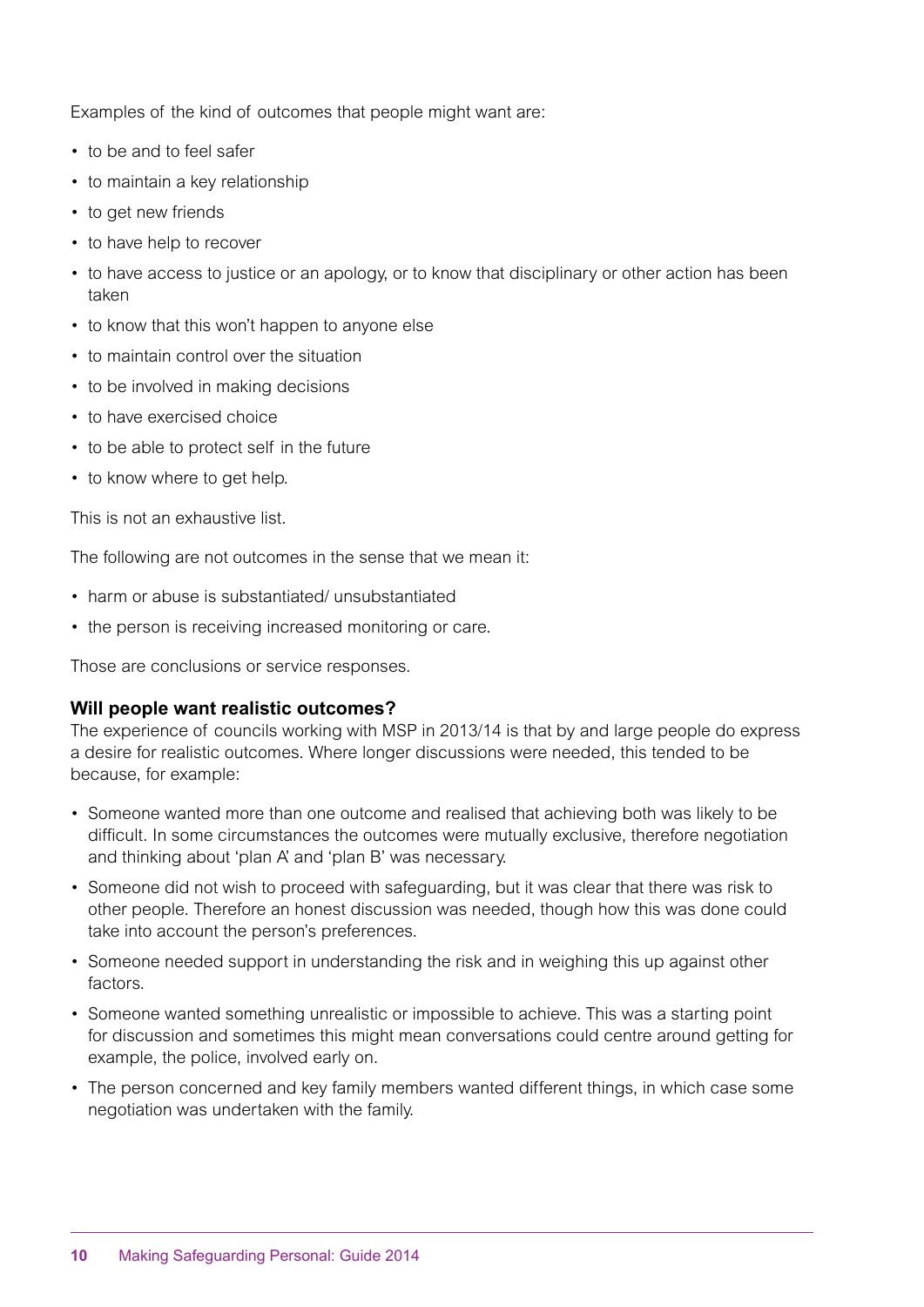#### **Working with weighing up risks and benefits**

Research and national guidance indicate an imperative around empowering people and proportionate responses: 'Research is clearly showing that the most effective way to manage risk and enable positive risk taking is to work closely with a person in their own context in order to negotiate the levels of risk enablement and safeguarding that are appropriate for that particular individual' Carr, S. (2010) Enabling risk, ensuring safety: self-directed support and personal budgets. London: SCIE

MSP councils found that having honest discussions with people about the possible options and the risks and benefits of each option, framed more focused risk enablement. The very process of engaging with them often gave them a sense of control and self-esteem that enabled them to better safeguard themselves.

Social workers need a range of knowledge and skills relating to engaging with and empowering people, negotiation and the legal framework in which they work. Many have this knowledge and skill base and need permission and support to use it. Others may feel less confident in departing from a process driven approach. MSP councils in 2013/14 found that champions, supervision and the opportunity to engage with others in reflecting on complex cases supported development.

### 6. Review how advocacy is made available

It is critical that MSP is not seen as only for people who have capacity. It is just as important for people who lack capacity. It is likely that the MSP approach will highlight key practice issues in relation to the Mental Capacity Act.

MSP councils found that identifying representatives, Independent Mental Capacity Advocates (IMCA), other advocates or Best Interest Assessors, where relevant, was a key part of their work. Where people lacked capacity, some engagement was very often still possible.

You may need to review how advocates are accessed. Advocacy was seen as important in some situations where people have capacity as well as where they lack capacity.

## 7. Re-design policies and procedures to make them person centred

MSP councils found that many of their policies and procedures needed adaptation to facilitate person centred work (for example safeguarding adults policies and staff supervision policies). The majority have not done this at the outset of the project. At the beginning they focused on briefing and permitting key teams or individuals to practice differently. Many are now changing these documents in the light of learning from the project. Involvement of staff and people who use services is seen as important in this. You will need to consider how you approach this.

Key areas of focus in making changes in practice and therefore in procedures were:

- • to ensure that there were discussions with people (embedded in key processes) about the outcomes that they want at the beginning, middle and end so that the service and procedures drive engagement with people
- a shift to timeliness and lack of drift rather than on rigid time targets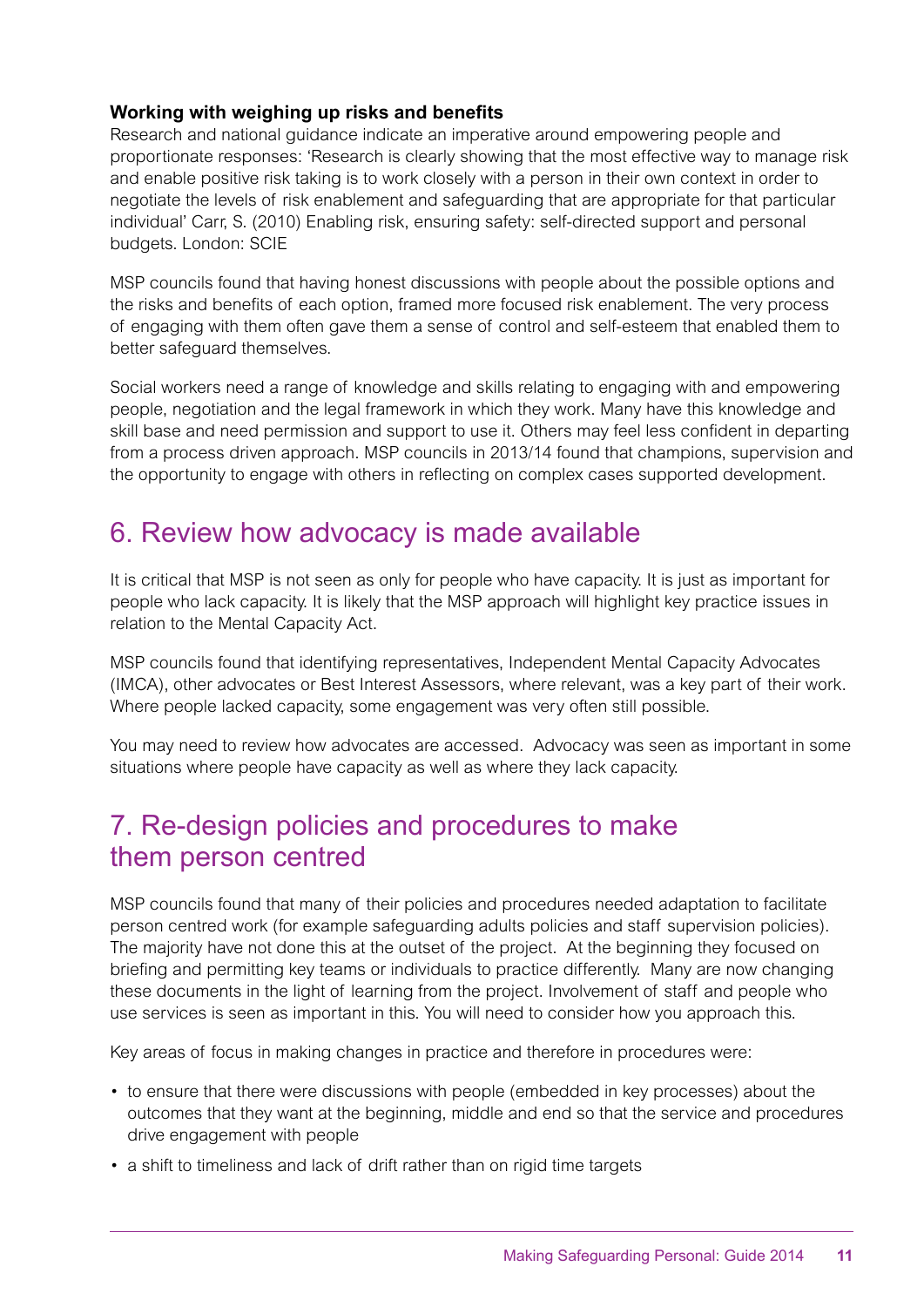- enabling social workers, with people who use safeguarding support, to ascertain the process that was most likely to realise the outcomes they wanted rather than following a one size fits all process
- recognition that effective safeguarding has happened, for instance, if things could be sorted out at an initial meeting rather than 'not counting it' because the strategy, investigation, plan, conference process hadn't been followed.

## 8. Developing materials to support practitioners and the people they are working with

A number of councils developed materials to support staff and the people they are working with to engage in discussions about what they want; how to achieve it; the means to identify whether outcomes have been realised; and, close the safeguarding engagement.

These range from information packs for people using services to aide-memoires to staff and a number are included in 'Making Safeguarding Personal 2013/14: selection of tools used by participating councils.'

## 9. Develop, brief on and implement approaches to support people to resolve their circumstances

'Making Safeguarding Personal: A Toolkit for Responses'. (2010) and the 2012-13 MSP report are key resources in this field of development. In MSP 2013/14 the focus was much more on integrating such support into core practice rather than on developing new approaches. Some councils used specific tools to support positive person centred approaches to working with risk. There were also instances where councils did adopt or at least considered adopting new approaches in order to support people to realise the outcomes they wanted. This included the use of network meetings to support people in resolving their circumstances, and the use of the family group conference model.

You may find that your local social work education institution may be able to support you with this. You may have principal or advanced social workers who may wish to take this development work forward.

We are particularly interested, in the future, to see a range of materials developed and to think about how we might support people who have been abused or neglected to recover from their experiences. We think that this area of work is much neglected.

## 10. Develop recording mechanisms

Councils vary considerably in their size and in how amenable their systems are to change. Based on the experiences of 2013/14, it is essential to engage information and performance staff early on so that they understand what it is that you are trying to achieve.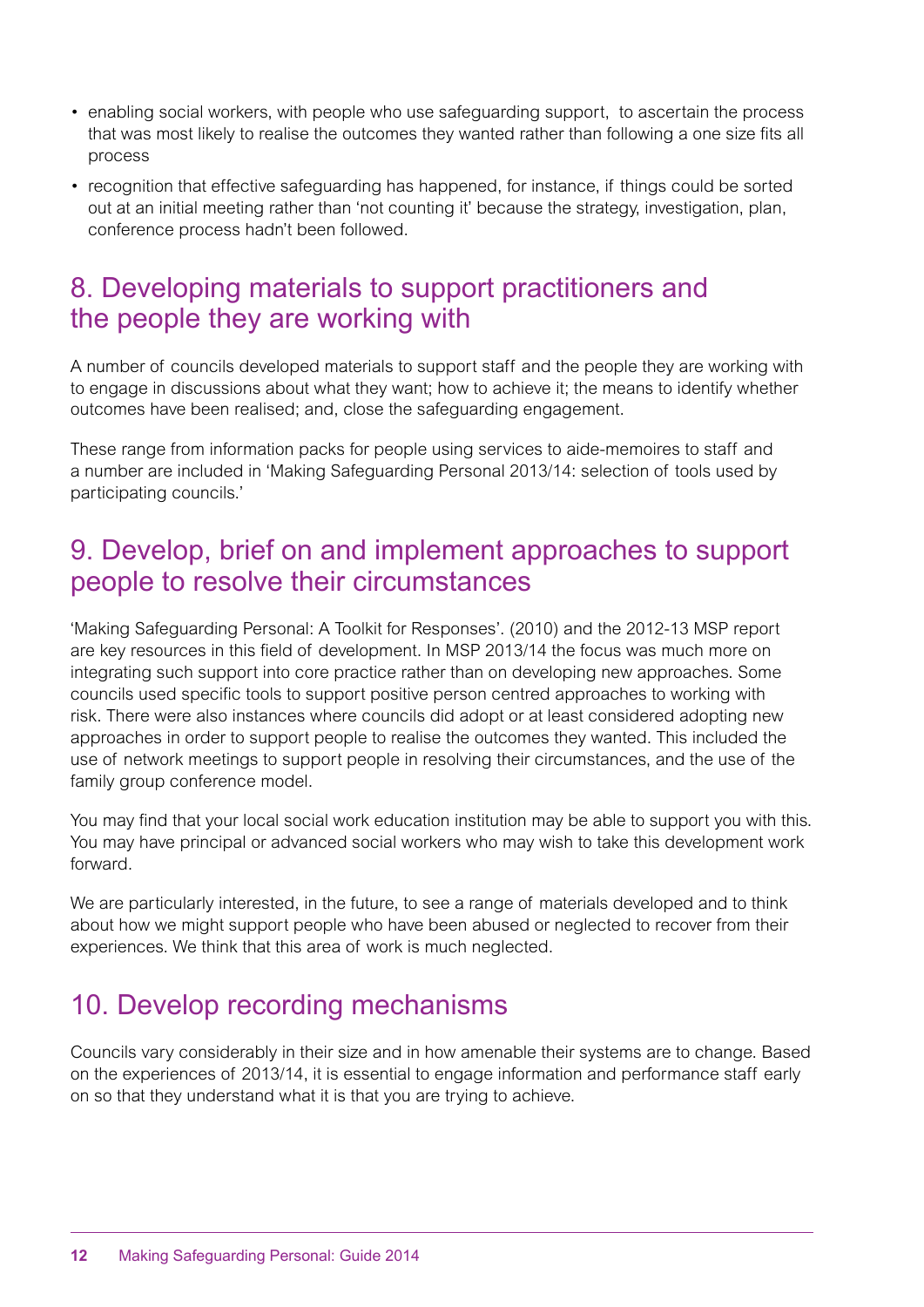Your approach may include:

- amending forms
- setting up a spreadsheet to capture and aggregate outcomes
- amending your client record system.

The focus should be on ensuring that information is available for practitioners and their supervisors, for teams and for the Safeguarding Adults Board.

Some councils may need to make changes to ensure a more robust data collection and performance monitoring approach to outcomes. It is important here to take on board the advice from ADASS, 2013; "There are a range of internal and external mechanisms available on the Adult Safeguarding Community of Practice on the LGA hosted Knowledge Hub to evaluate whether systems are working effectively and the desired outcomes are being achieved. These run from auditing case files and service user feedback, to peer review and benchmarking, which has become the norm in sector led improvement. It is important not to rely only on a single means but to be able to triangulate information from different sources to objectively evaluate effectiveness". Remember that quantitative data is not the only information source that will be useful. You may wish to adopt a range of ways of capturing the information. There are examples of tools available that may be of use in 'Making Safeguarding Personal 2013/14: selection of tools used by participating councils.'

### 11. Linking MSP in to wider personalisation, engagement and prevention initiatives and strategies

Some councils linked their MSP project in to other initiatives to raise awareness and understanding of safeguarding either in general or in particular sectors of the community. This ties in well with prevention and early intervention strategies.

## 12. Gain commitment from organisations to making cultural and organisational changes that are required

Councils will need to consider how partner agencies can be engaged in MSP both strategically and in practice. Engagement of the SAB at an early stage is important in this respect. Councils have found that understanding across partner agencies has been enhanced in practice through involving people who use safeguarding services in safeguarding meetings and demonstrating, in this way, the benefits of an outcomes approach.

It is worth considering the strong possibility that statutory guidance will incorporate MSP principles and that this work will need to be done at some point in the future anyway.

The core principles for safeguarding adults are set out in recent government policy on safeguarding adults: empowerment, prevention, proportionality, protection, partnership, and accountability. Making Safeguarding Personal supports translating those principles into effective practice.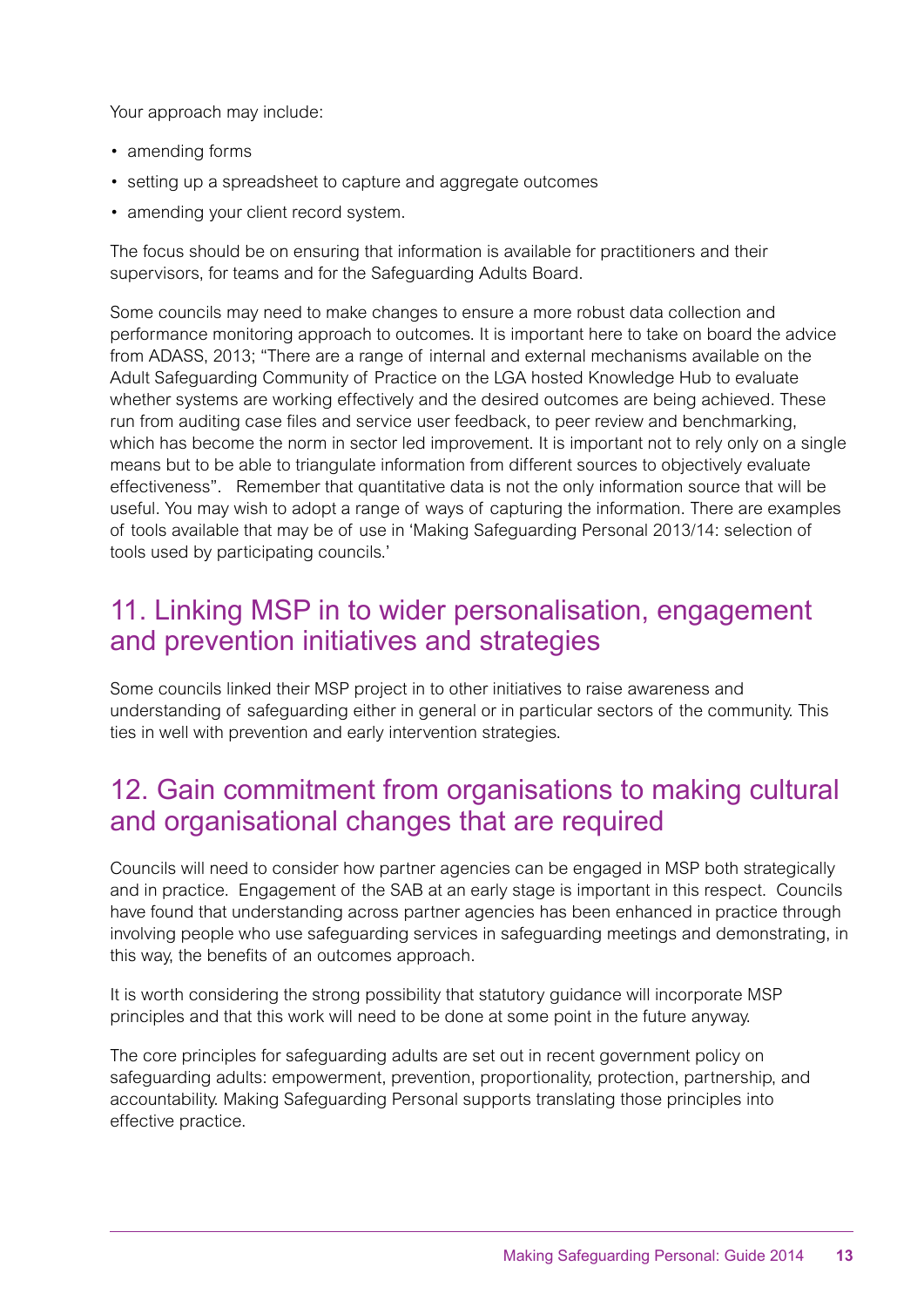## **Appendix 1**

## Making Safeguarding Personal: Impact Tool

This tool is based on the one used by councils participating in MSP 2013/14 and has been revised based on that experience.

It has been amended for use by councils who wish to introduce person-centred safeguarding, as a way of thinking about, and recording, how they wish to approach this work.

- Part 1: to help you record a brief assessment of the objectives, likely impact and outcomes of changes you wish to make, and how your objectives will be achieved.
- Part 2: to help you to assess the impact of the changes you have made, at the review point that you set.

### Part 1: Initial assessment: complete this at the start to help you plan changes

| Who do we aim to work with initially in using our new approach? (client group, |
|--------------------------------------------------------------------------------|
|                                                                                |
|                                                                                |
|                                                                                |
|                                                                                |
|                                                                                |
|                                                                                |
|                                                                                |
| How will we make these changes happen? (information, workforce briefing /      |
|                                                                                |
|                                                                                |
|                                                                                |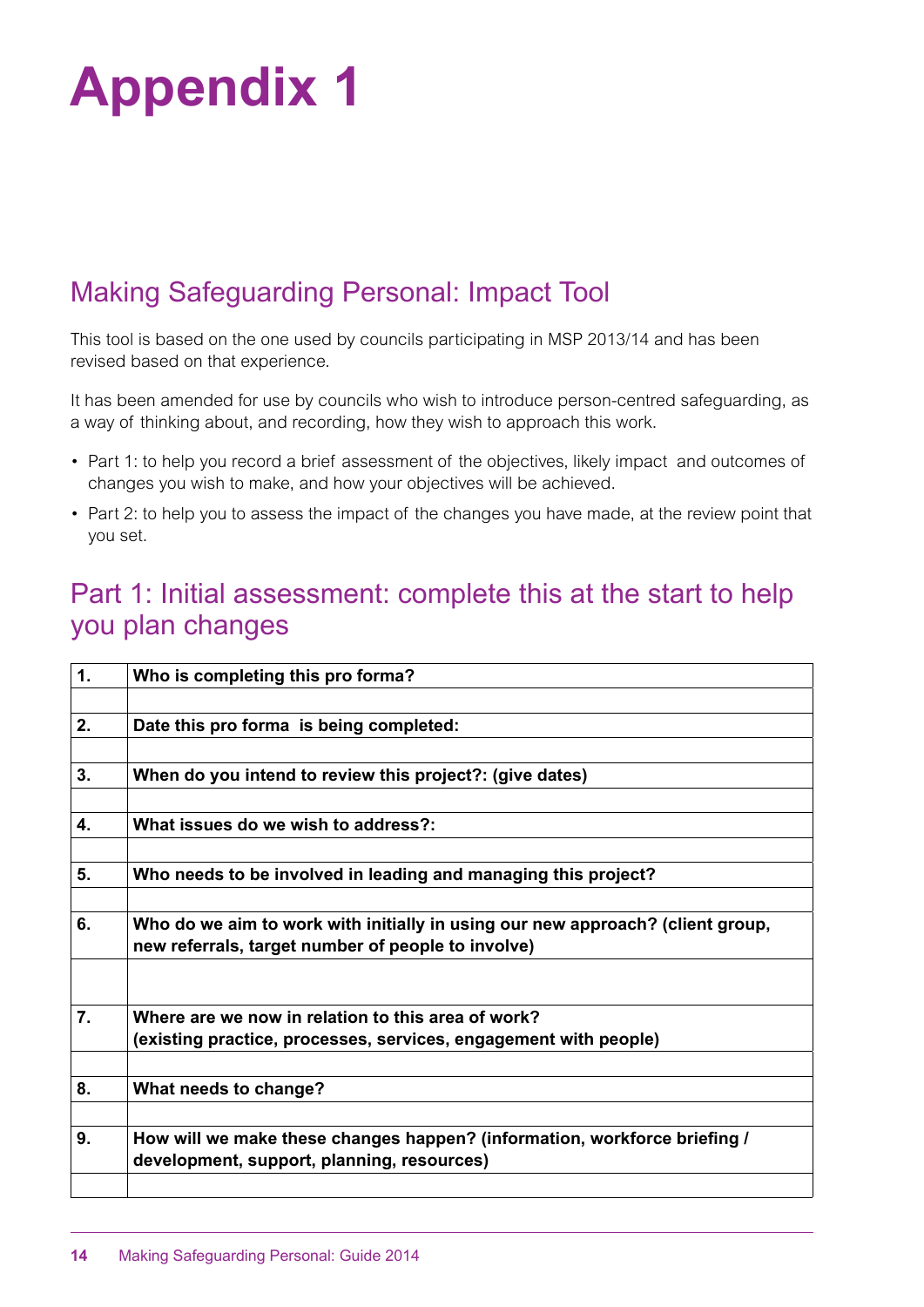| 10. | What do we anticipate will be the impacts / outcomes of the project?<br>(for people needing a safeguarding service, for staff, for others?)                  |
|-----|--------------------------------------------------------------------------------------------------------------------------------------------------------------|
| 11. | Are there likely to be any unintended outcomes to manage? How will we?                                                                                       |
| 12. | How will we measure the results? What needs to be in place now to help us do<br>that? (identify how information is collected, when, by whom, in what format) |
| 13. | How will we disseminate / use the results? Who to?<br>(people using services, staff, Boards, other stakeholders)                                             |

## Part 2: Impact statement: use this to review your progress and help to plan next steps

| 1.  | The issues you set out to address:                                                                                                                                                                                   |
|-----|----------------------------------------------------------------------------------------------------------------------------------------------------------------------------------------------------------------------|
| 2.  | <b>Description of work completed:</b>                                                                                                                                                                                |
| 3.  | People involved:                                                                                                                                                                                                     |
| 4.  | What we achieved overall - key results                                                                                                                                                                               |
| 5.  | Have you improved engagement with people, so that your services and procedures<br>involve people (or their representatives) at the beginning, during, and at the end of<br>the process? If so, how? If not, why not? |
| 6.  | Have you made improvements in enabling people to express what they want from<br>safeguarding activity? If so how? If not, why not?                                                                                   |
| 7.  | Are you able to show that people are achieving better outcomes from<br>safeguarding? If so, how? If not, why not?                                                                                                    |
| 8.  | Have you harnessed the skills required for effective person-centred, outcome<br>focused safeguarding practice? Are people more skilled as a result? Were there<br>specific tools you used to achieve that?           |
| 9.  | Do you need to make any changes or improvements to training and development<br>opportunities to support your staff to use the full range of legal and social work<br>interventions in safeguarding?                  |
| 10. | Do you need to make changes to your policies and procedures, or the way that<br>they are operated, to improve practice?                                                                                              |
| 11. | What did you put into place to help you record and measure how people<br>experience safeguarding services?                                                                                                           |
|     |                                                                                                                                                                                                                      |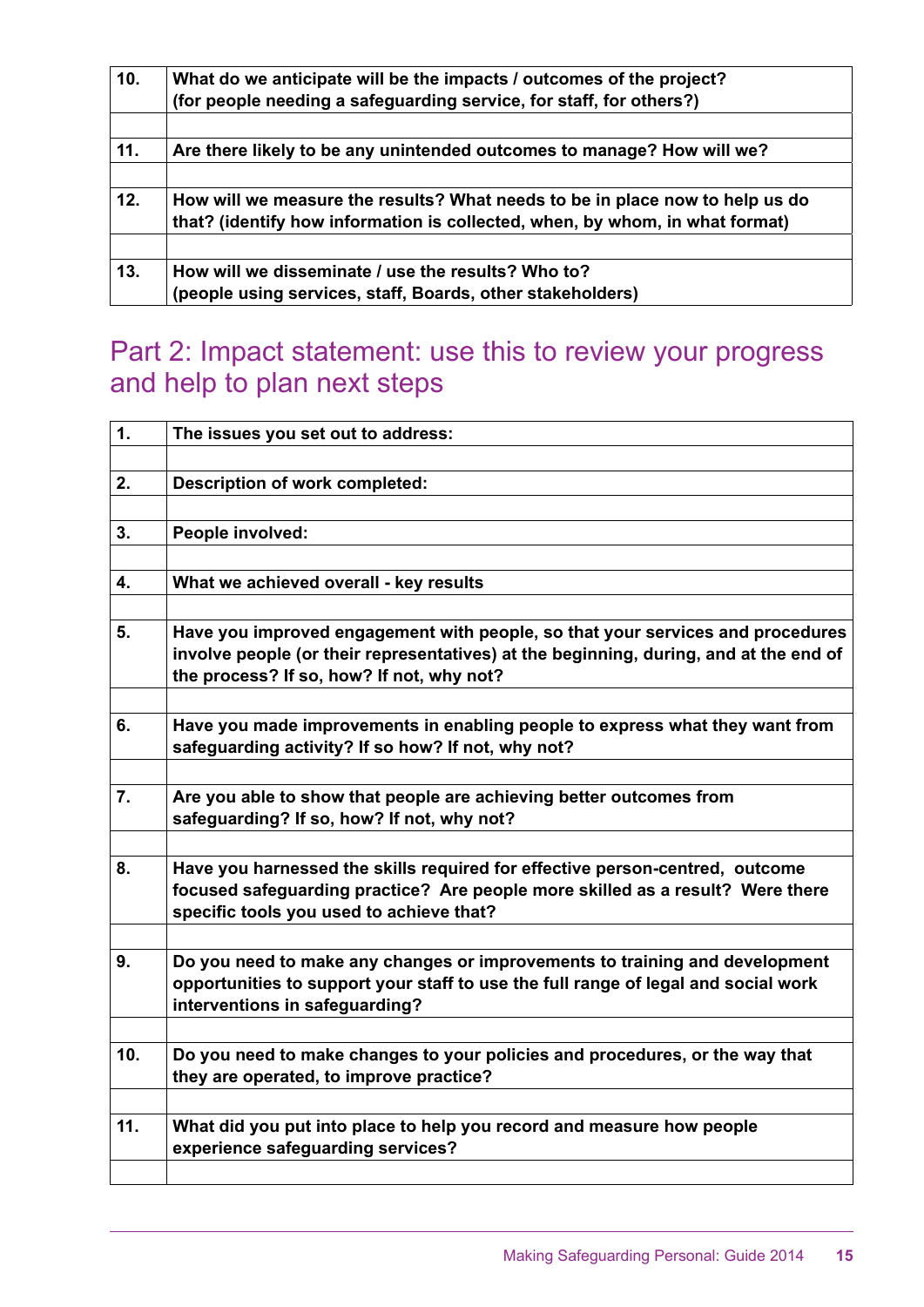| As a result of this project, what further improvements do you intend to put into<br>place to help you record and measure how people experience safeguarding<br>services? (eg changes to documentation, record-keeping, case file audits, data, |
|------------------------------------------------------------------------------------------------------------------------------------------------------------------------------------------------------------------------------------------------|
| How do you think that your work on this project has impacted on your wider                                                                                                                                                                     |
| How do you think the project has helped to inform and influence others about how<br>to practice person-centred safeguarding? (eg partners, providers, practitioners                                                                            |
| What is the way forward for a person-centred, outcomes-focused approach<br>to safeguarding in your council? (strategy, culture change, front line practice,                                                                                    |
|                                                                                                                                                                                                                                                |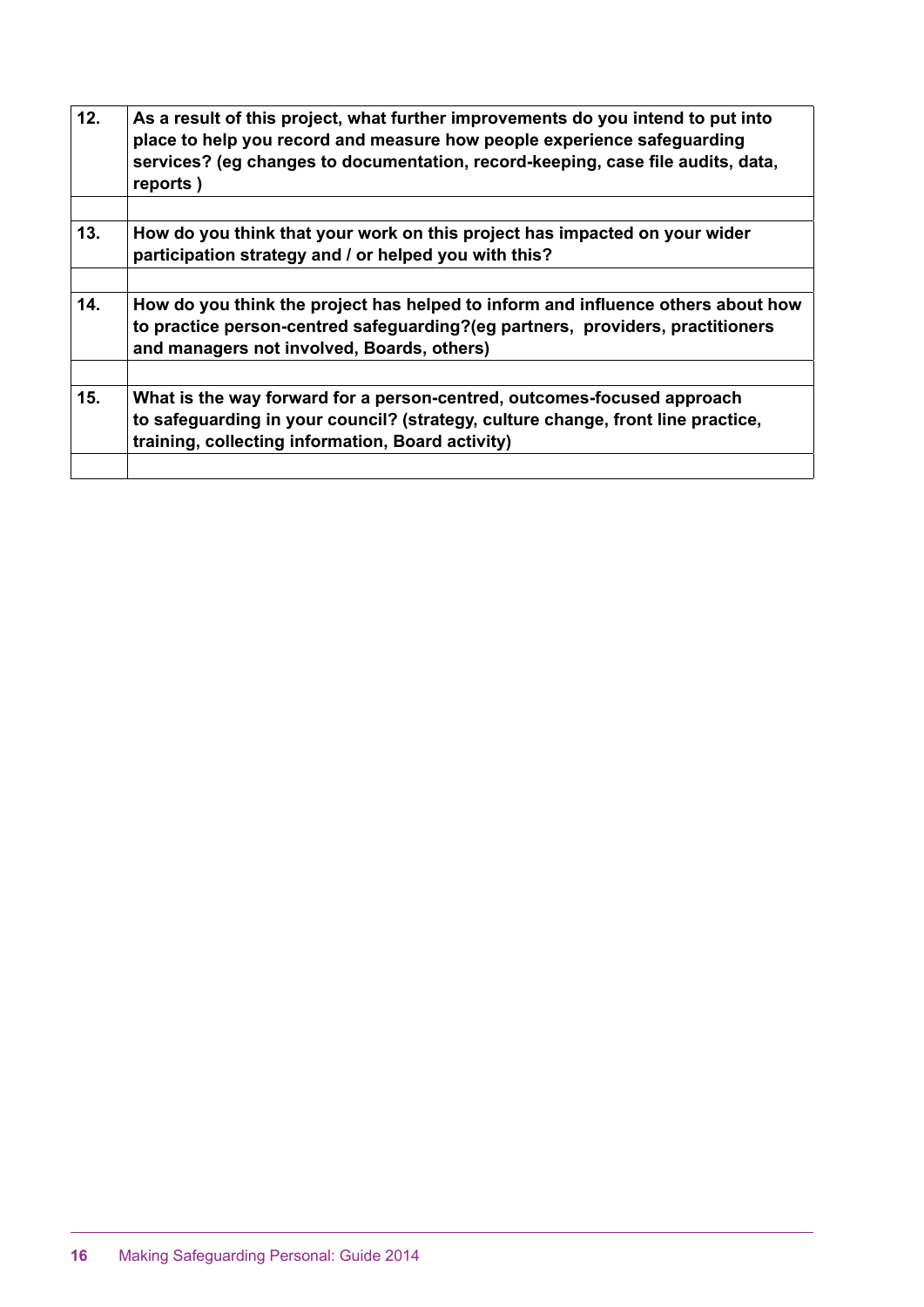## **Appendix 2**

Suggested briefing note which can be adapted to provide a briefing note for staff and team managers taking part in a project to put outcome-focused safeguarding into practice

- **1. The purpose of this work is to enable you to use your skills, knowledge and judgement to work with people to Make Safeguarding Personal and to improve and capture outcomes with the person you are working with, and / or their representative, rather than to feel you only have to follow a process.**
- 2. Once you have received a referral, you should ensure that a discussion takes place with the person concerned (and/or with their advocate, representative or Best Interests Assessor if they lack capacity) to ascertain what outcomes they want from safeguarding. Whilst also assuming that people have capacity, in line with the Mental Capacity Act, you should also remember that capacity is decision specific and that people are free from coercion. This should be part of the information-gathering phase of your work.
- 3. Asking the question "What outcomes do you want?" or even "What do you want to happen?" should start a conversation. Some people are likely to be unclear and this gives you the opportunity to set out the possibilities and to weigh up with them the risks and benefits of different courses of action. You are interested at this stage in looking at broader aspirations and underlying values/principles for outcomes as well as tangible specific outcomes.
- 4. Some people may want things that are not possible, and this gives you the chance to be frank with them and to see what the next best option is within some broader boundaries and principles that they have stated. For other people you may not be able to follow their wishes, for instance if they don't want the police involved but the person who has abused or neglected them is in a position to do the same to others. Again you have the chance to explain this honestly and to find ways to most closely meet their wishes.
- 5. You will of course remember that people can be habituated to a situation where they are abused or neglected and that they may be ashamed, blame themselves (particularly if it is their children who are causing the harm) or have low self esteem. So you may need to support and empower people before they are truly able to express what they want to happen. Based on learning, what people want can vary as they become more confident.
- 6. Once you are comfortable that you understand what people want, you need to decide with them what the best means of realising those outcomes might be. In some instances this might be tentative as you may wish to gather more information to discuss with them.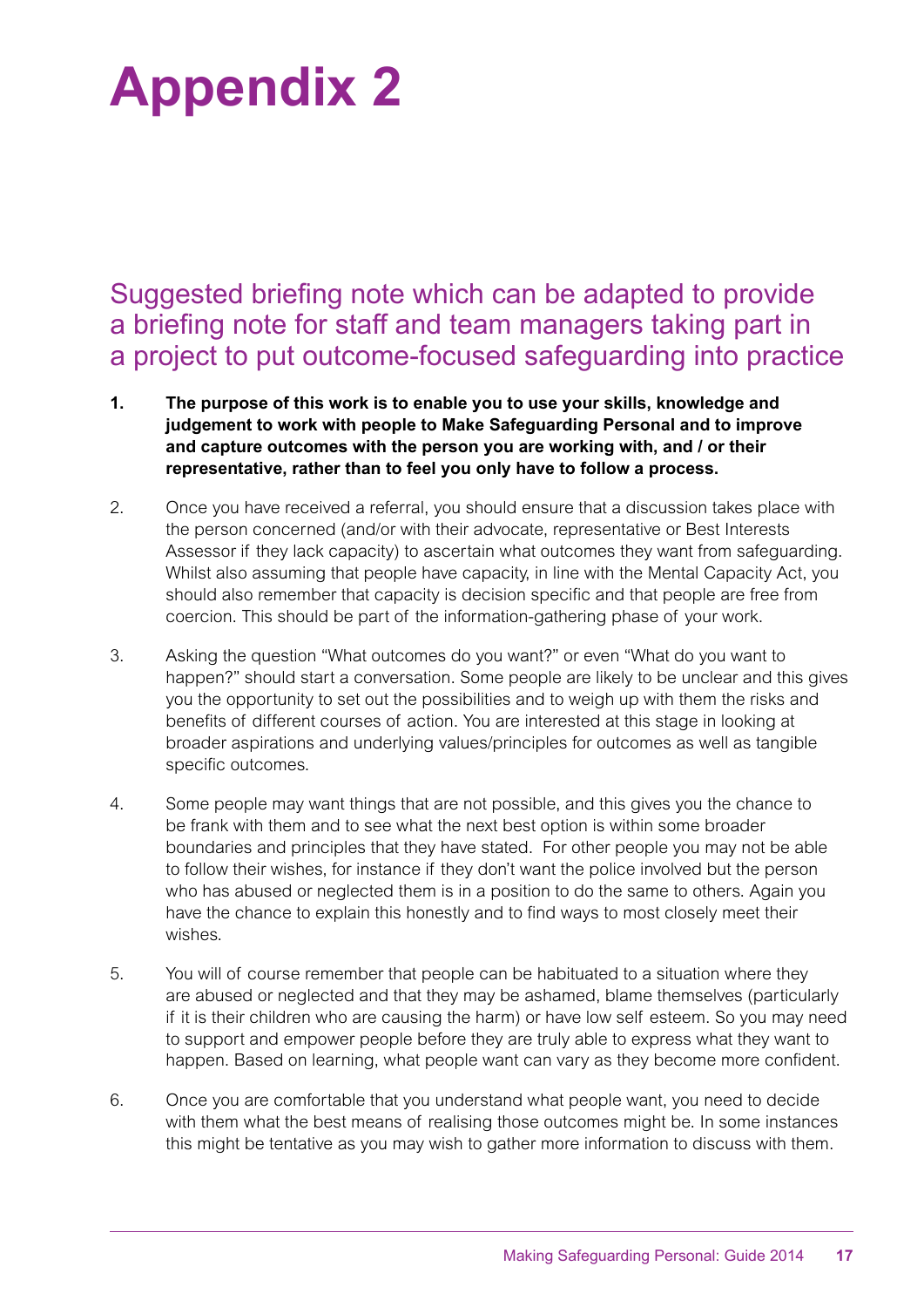- 7. Use supervision and management discussions to support you. The desired outcomes you agree can form part of the strategy meeting, and you should look at whether the person themselves, or their representative, can be involved in this. In some instances, agreeing and following through desired outcomes may not need a strategy meeting to take place. There are a number of examples in the MSP 2013/14 report of councils who have been able to empower people to take part in strategy meetings, with good outcomes as a result.
- 8. And finally, at the point of closure, you should ask people their view as to the extent that the outcomes they wanted have been realised and record this.
- 9. How this is recorded varies from council to council, and in our council we are choosing to….. .. (explain and / or give additional guidance about recording and documentation).